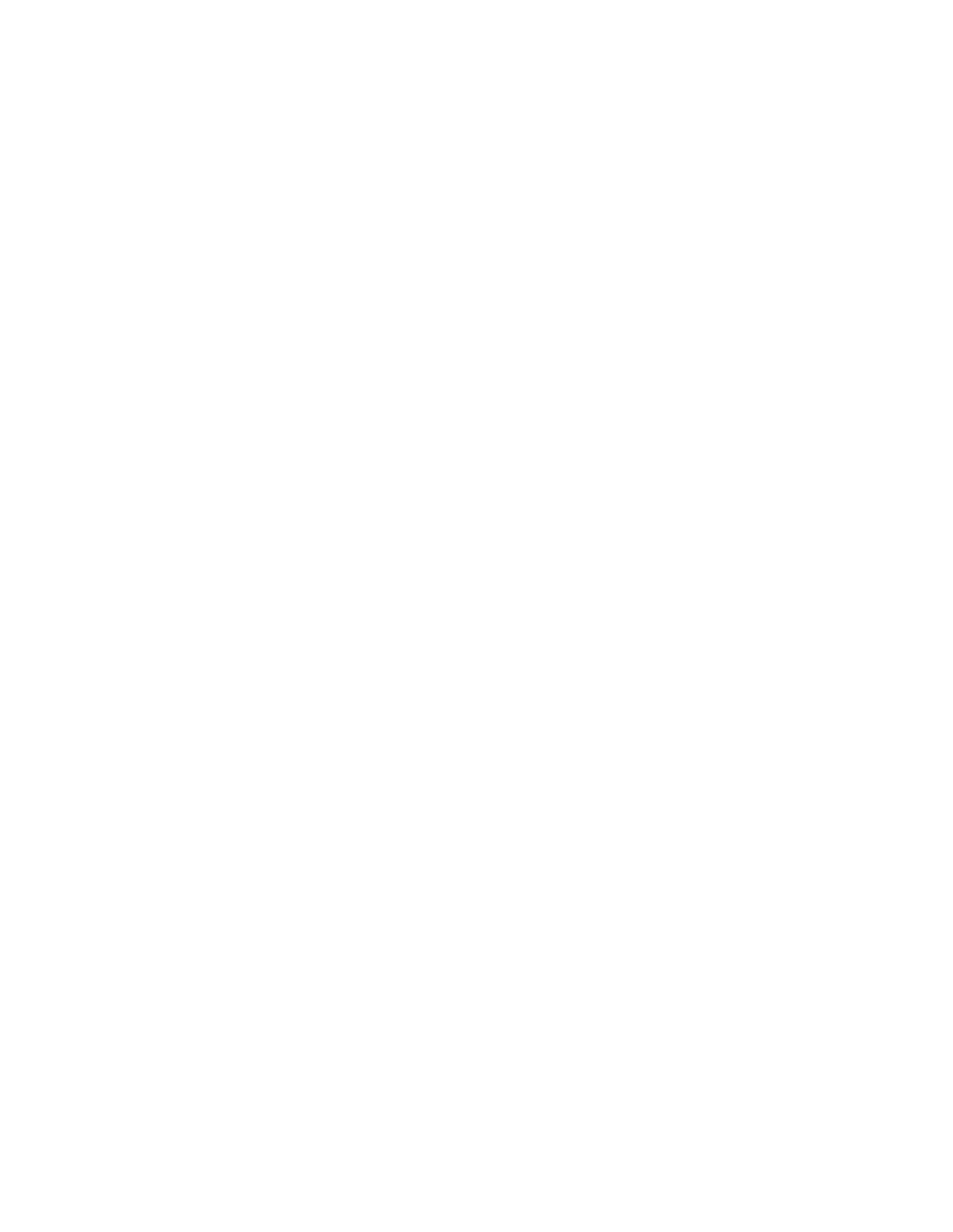## *When facilitating discussions, please use the following questions:*

## **Session 1: The Oral Tradition – "What Did People Do Before TV or the Internet?"**

### *Zombies Don't Eat Veggies! / Los Zombis No Comen Verduras!*

Mo secretly loves vegetables, which is not at all like a typical zombie. Soon he begins to question if he is a zombie at all.

- Name one way you're the same as Mo and one way you're different from Mo.
- How are you different from or the same as your family? Why do you think that is?
- What does Mo need to do in order to reveal his secret? Why?
- What do you think would happen if Mo never reveals his secret love of vegetables?

Mo makes gazpacho for his family hoping they love it. But when they don't like it one bit, Mo says, "maybe other zombies don't eat vegetables, but I do."

- What do you think is the toughest obstacle Mo faces in telling this to his parents? Why is it the toughest?
- What do you think it means to be brave?
- Is it important for Mo to be able to tell his family the truth? Why?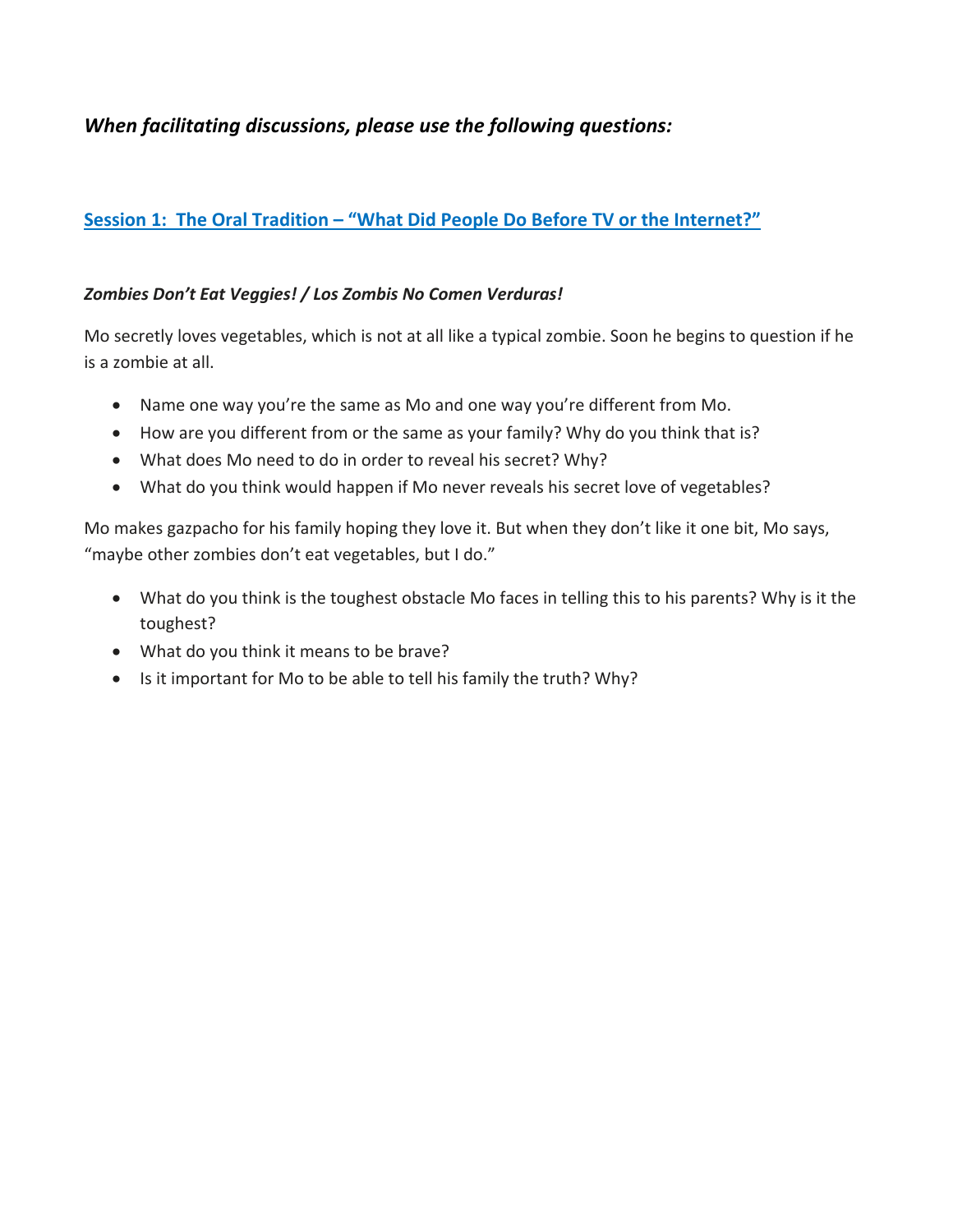## **Session 2: Fairness/Justicia – "Do the Right Thing"**

### *The True Story of the Three Little Pigs / La Verdadera Historia De Los Tres Cerditos*

- How is this story different from the original story of the *Three Little Pigs*?
- If you were a judge in a court, would you find the wolf guilty? Why or why not? What in his story would make you believe him or not believe him?
- The wolf blames the fact that he's being jailed on two things: first, the fact that nature arrange it so that wolves eat animals most people think are cute: bunnies and such. And so, people think wolves are mean and vicious. This raises an interesting question: Would a jury made up of wolves have found him guilty? What is the second thing the wolf blames for being jailed?
- Imagine you are a wolf. You eat bunnies for breakfast and chipmunks for lunch. Would you have found the wolf in this story guilty? Why or why not? Is it fair to have the wolf tried by a jury of pigs? Of people? Why or why not?
- The wolf blames the press, the newspapers, saying they never told his side of the story, only the pigs' side. This too raises an interesting question: Is everything you read in a newspaper or online, or see on the television true? If not, how can you tell what is and what is not true? How do you know whom to believe and whom not to believe? Is there anything in this story that makes you suspect the wolf is not telling the truth?
- Have you ever found yourself with the problem the wolf had: when you insist someone else is to blame but no one will believe you? How did you handle it? Did you ever try to blame something on someone else so you wouldn't get punished? Have you ever been blamed for something someone else did? A brother? A sister? A friend? How did you handle that?

## *Alexander and the Terrible, Horrible, No Good, Very Bad Day / Alexander Y El Dia Terrible, Horrible, Espantoso, Horroroso*

- Who was to blame for Alexander's terrible, horrible, no good, very bad day? Who did Alexander think was to blame?
- Did anything happen to Alexander that wasn't fair? Did anything happen that was?
- Have you ever had a day like Alexander's? How did you handle it?
- When you are having a terrible, horrible, no good, very bad day, do you wish you could be someplace else, far away? Where would that place be for you? Why there?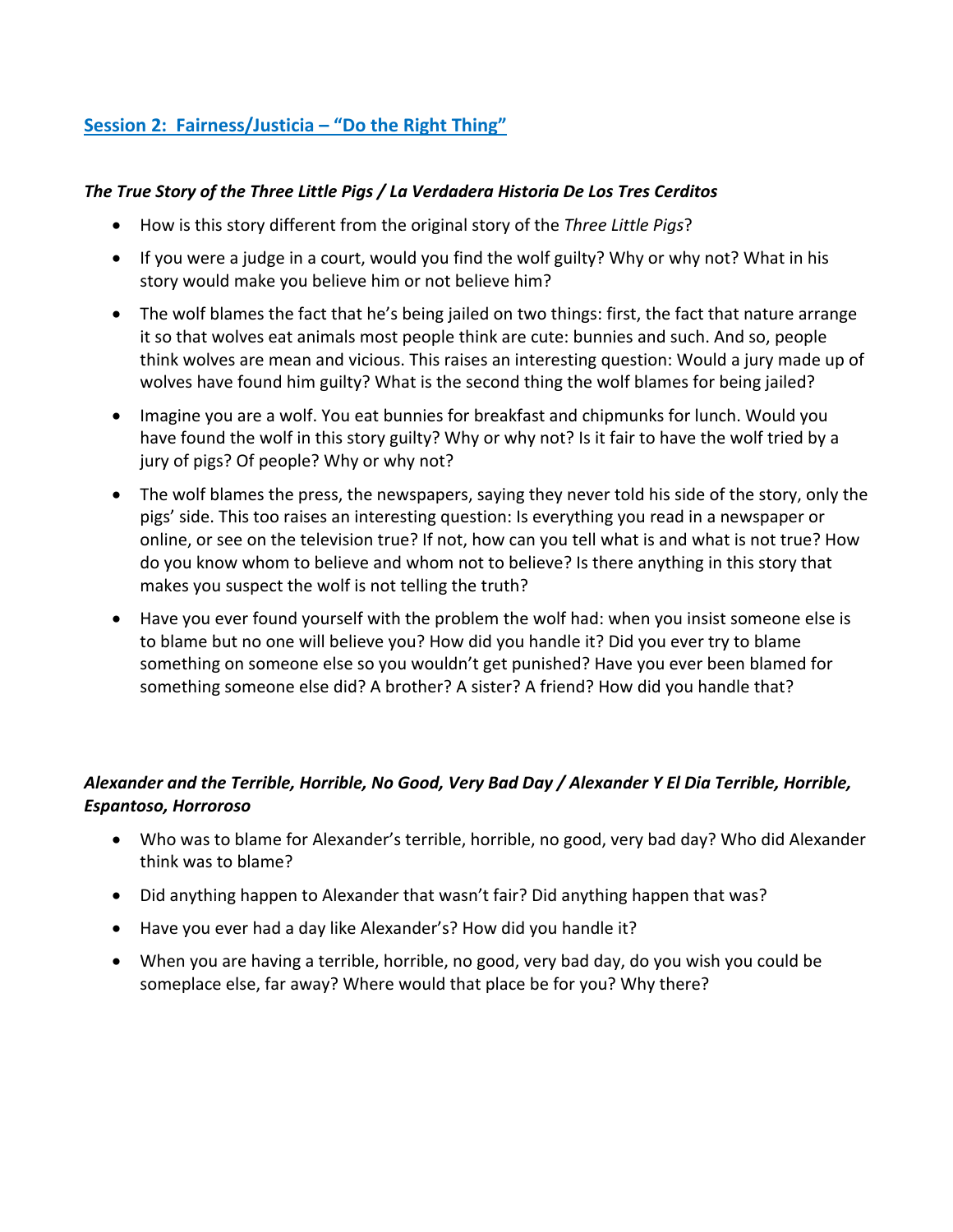## **Session 3: Greed/ Avaricia – "What' in it for me?"**

### *A Spoon for Every Bite/Una Cuchara Para Cada Bocado*

- The couple sort of tricked their wealthy neighbor by telling him about a person they knew who used a new spoon for every bite and then selling the spoons their wealthy neighbor threw away. At the end of the story, we discover that the friend the couple were referring to used a new spoon for every bite because his spoon was a tortilla and he had eaten it after every bite. Do you think the couple were wrong to trick their neighbor? Do you think they really tricked him?
- The theme for tonight is greed. Who do you think, if anyone, was greedy in this story?
- The wealthy neighbor becomes poor purchasing spoons for every bite to try and outdo the man the couple told him about. Have you or someone you know ever tried to outdo someone? Why? What happened?

### *Mufaro's Beautiful Daughters / Las Bellas Hijas de Mufaro*

- Does this story remind you of any other stories you've read or heard? If so, which ones?
- How is this story like Cinderella's? How is it different? Which story do you think is a better one? Why?
- The writer of this story makes it clear from the beginning that the "losing" daughter will be a servant in the palace of the daughter who becomes queen. What kind of servant do you think Nyasha would have made? How about Manyara? Why?
- In this story, the kind and good daughter is rewarded. That happens a lot in fairy tales like Cinderella. Does that happen in real life? Are good people always rewarded for being kind and generous? Are greedy people always punished?
- Do you think Nyasha expected to be rewarded for her kindness and charity? How do you know? Do you think she would have continued being kind and charitable even if she had not become queen? Why do you think that?
- Why do you think the teller of this tale made the animal Nyasha was nice top in her garden a snake? The man who wrote the story could have picked any animal at all. Why do you think he didn't make it a bunny or baby deer or something cute and fuzzy?

Mufaro's Beautiful Daughters *could also be used to discuss questions about kinds of countries, kinds of governments. After all, it is, finally, about how a ruler is selected and what qualities he or she must have to rule legitimately.*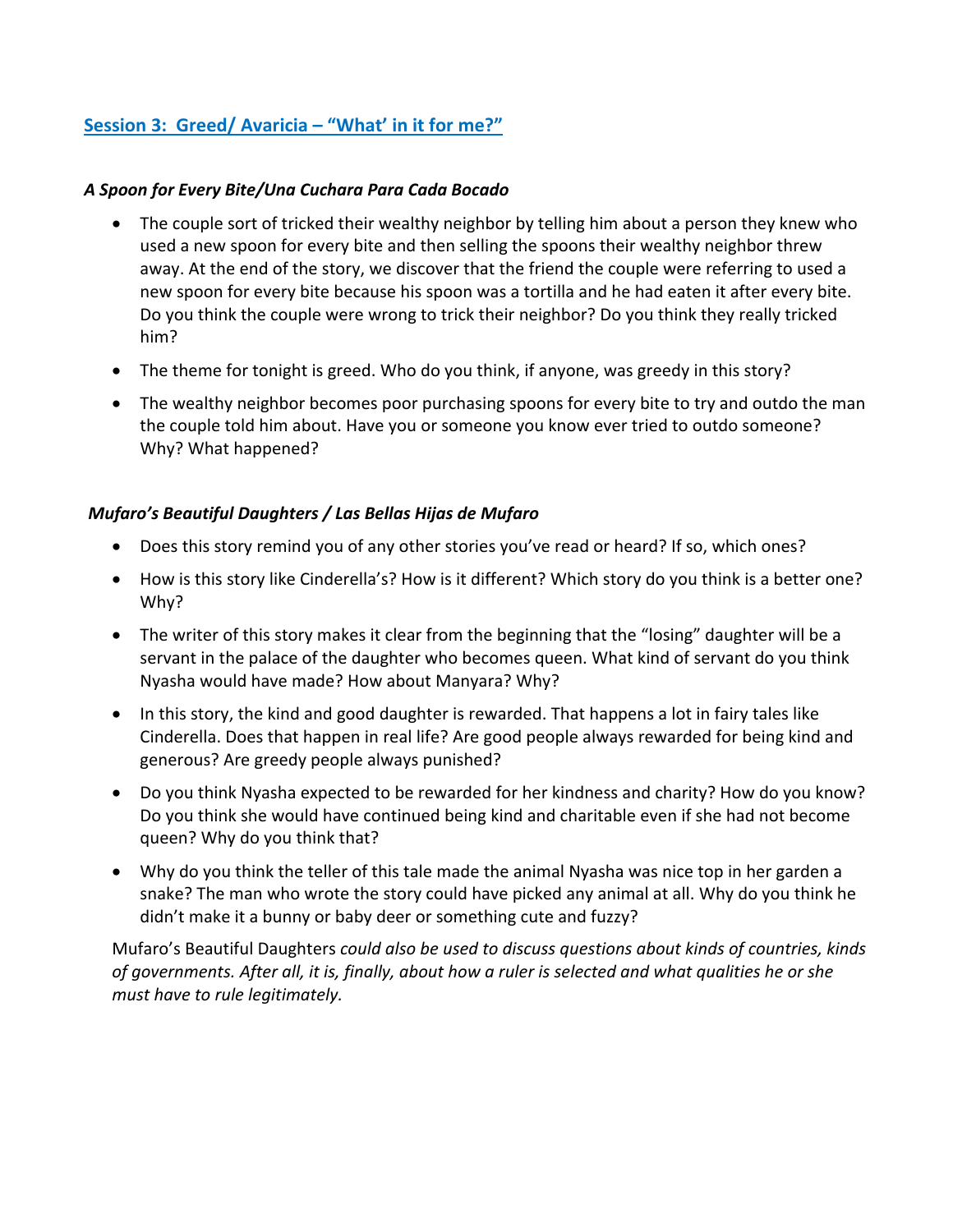## **Session 4: Courage/Valor – "No Guts, No Glory"**

#### *The Woman Who Outshone the Sun / La Mujer Que Brillaba Aun Mas Que el Sol*

- Why do you think Lucia comes to town?
- The story is called The Woman Who Outshone the Sun. Do you think that Lucia outshone the sun? Why or why not?
- Why do you think some of the villages were mean to her?
- When Lucia decides to leave the village, the river would not leave her. Why do you think the river loved Lucia so much, and chose to go with Lucia rather than stay in the winding riverbed?
- In this story, the town loses the river. Do you think that a place could lose a river? Why or why not?

### *Where the Wild Things Are / Donde Viven los Monstruos*

- This story is about a pretend adventure. Or maybe a dream? How can you tell when you are dreaming? Do you ever dream? Do you know you are in a dream when the events are happening or do the events in your dream seem real? How can you be sure—really sure—that you are not right now, home in bed, dreaming that you're at a Prime Time meeting?
- There are monsters in this story. Lots of children's stories from all around the world, and from the most ancient times too, are filled with monsters. Why do you think that is? Why did children in ancient Greece and children in Africa and children in colonial America and children today all like monster stories? And the scarier the better!
- Even adults like monster stories—especially in the movies. Have you seen any monster movies? Even today when we don't really believe in monsters anymore, people find them fun and exciting. Why do you think that is?
- Sent to his room, bored and alone, Max goes on an adventure in his imagination. And Max has a very good imagination! Have you ever been sent to your room with nothing to do for a long time? How did you pass the time?
- Is adventure necessary for people to lead satisfying, happy lives? Do children need adventure in their lives to be happy? How about to grow up right? Do adults need adventure too? Why or why not?
- Did you ever have an adventure? A real one? Has anyone in your family ever told you about one? What was it?
- Do you think people can have too much adventure? Have you?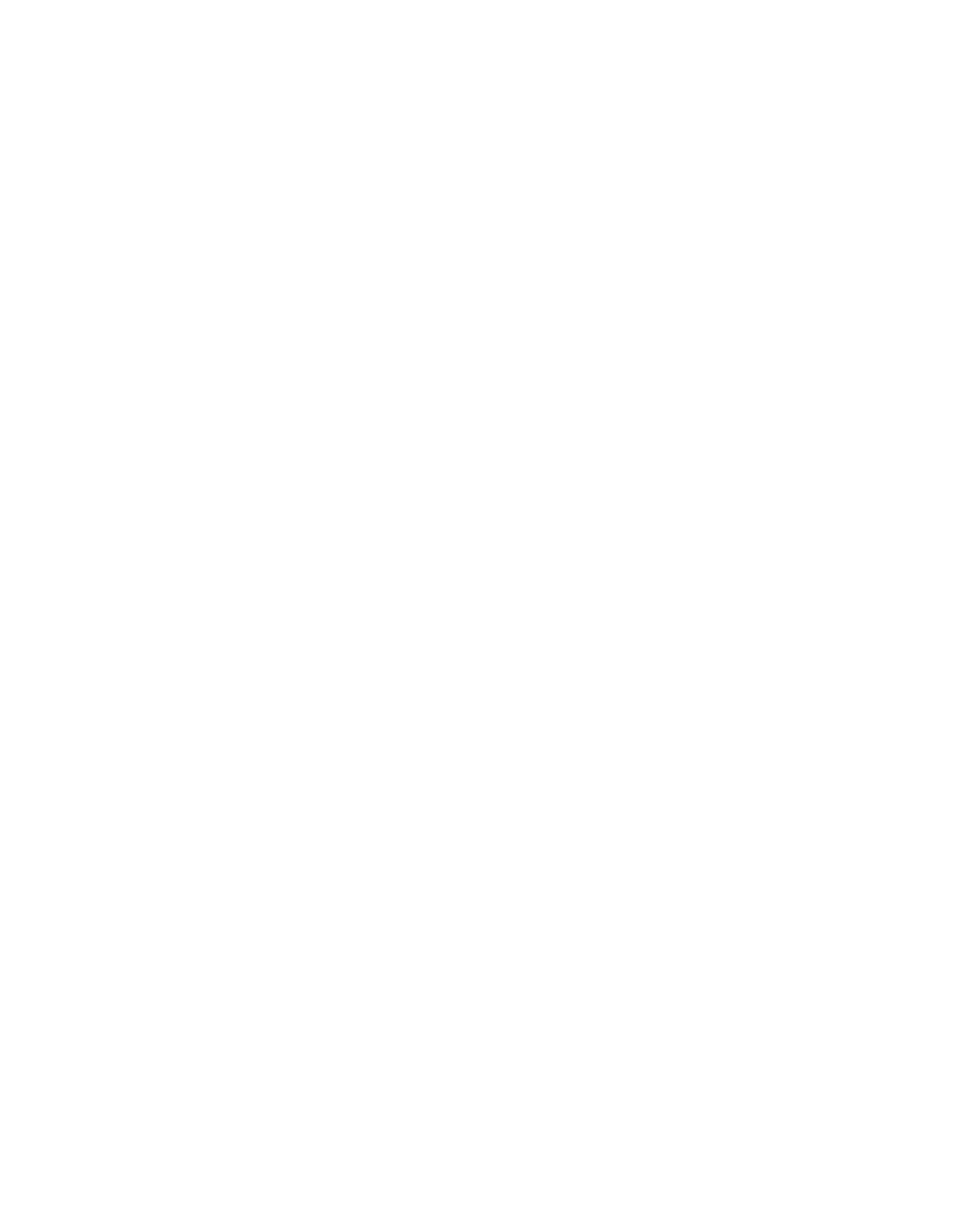## **Session 5: Determination/Determinacion – "Just Do It!"**

#### *My Very Own Room / Mi Propio Cuartito*

- The family in this book is very large and lives in a very small house. Although they are very crowded together, they take in relatives coming to the US for a while, making things even more crowded. Why? Would you double or triple the number of people sleeping in your room for two months to help them out? Do you think most people would? Why or why not?
- Suppose you were moving to a new home a long, long way from your old home like the family that lives with Amada's family for two months, and you were told you could only take one thing—one favorite thing—from your old home along with you. There is absolutely no room to take anything else. What would you take? Why that?
- The little girl in this story clearly thinks (certainly no room of hers) can be complete without books. Do you think that's so? Why?
- If you were allowed to only have two books for your very own to keep by your bedside, what two books would you pick? Why those two?

### *Uncle Nacho's Hat / El Sombrero del Tio Nacho*

- Just think, is Uncle Nacho really eager to get rid of that old hat? Or do you think he's kind of fond of it? Uncle Nacho talks to his hat! Why do you think the writer has him do that? What do you think is going to happen the day after this story ends? Do you think Uncle Nacho will be entirely happy with his new hat? Or do you think he will miss the old one and wish he had it back? Why do you think that? What in the story makes you think that?
- Can you think of a solution to the problem in this story other than the one the author offers? For example, is there any reason why Uncle Nacho can't keep both hats?
- Ambrosia's advice to Uncle Nacho is to stop thinking about the past his old hat and to think instead about the present and the future – his new hat. Do you think that was good advice for Uncle Nacho? For everyone? Why or why not? Can you think of times when that might not be good advice?
- Are there times when it is important to focus on the past? For families that move to new places, for example, is it important to think about, and to remember, "the old country" or "home"? Or is it better to focus, as Ambrosia suggests, on the present and future only and to forget the past? What do you think? Why?
- Ambrosia's gift, while meant as a kindness, at least in the short run creates all kinds of problems for Uncle Nacho and for others. (think of the poor man who gets beaten up because he was wearing Uncle Nacho's old hat!) If you knew in advance that giving Uncle Nacho the hat would cause all this trouble, would you still give it to him? Why or why not?
- This story is a re-telling of a fold story from Nicaragua. Is the place this story happens really important to it? If this same tale was set in, say, Mexico or West Africa or Miami, Florida, would it be just as good a story or not? Why or why not?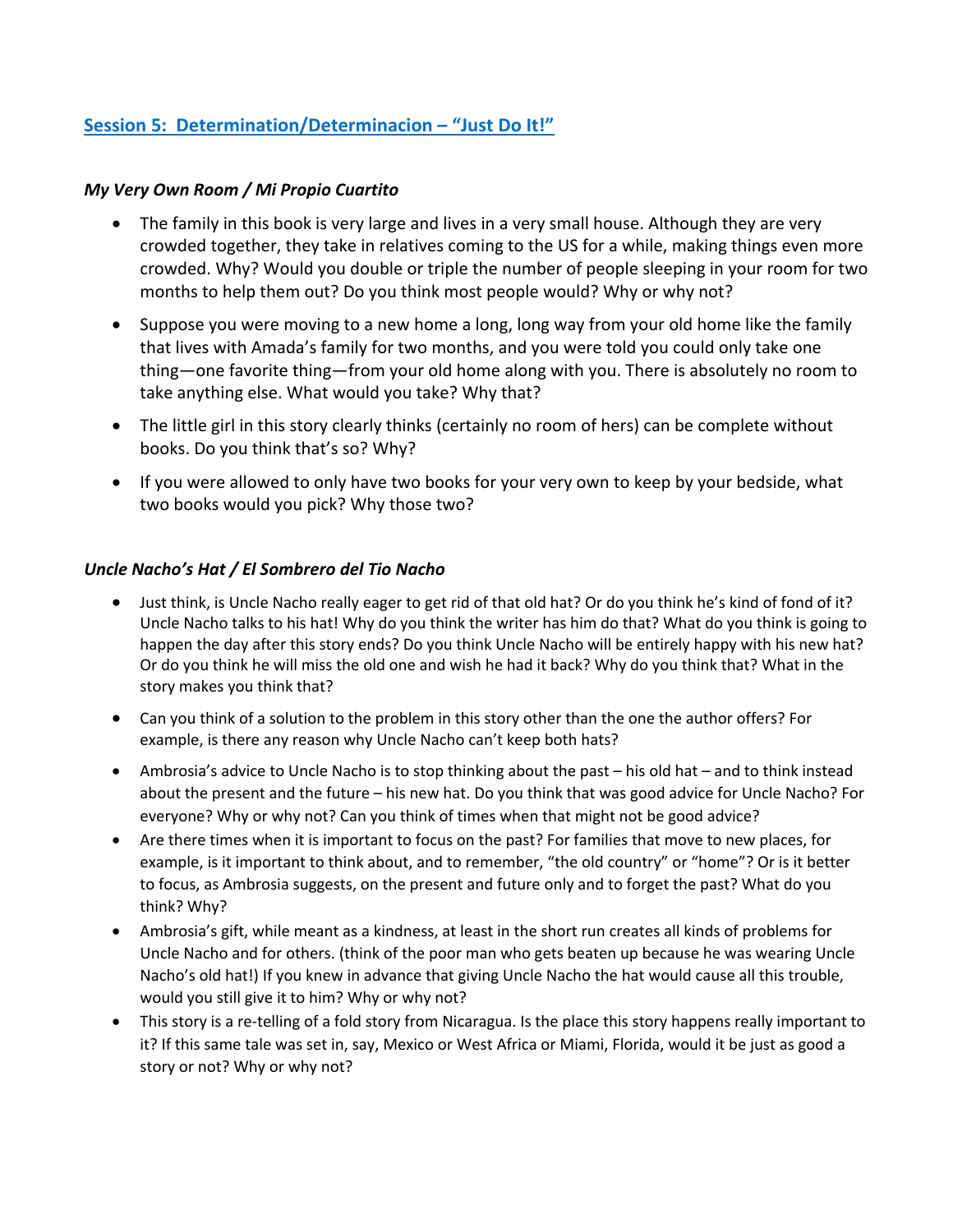o Another way to raise the same idea: Suppose you were going to re-tell this story and set it in Africa… or in California… or in Mexico. Would you have to change much in the story? What? Why?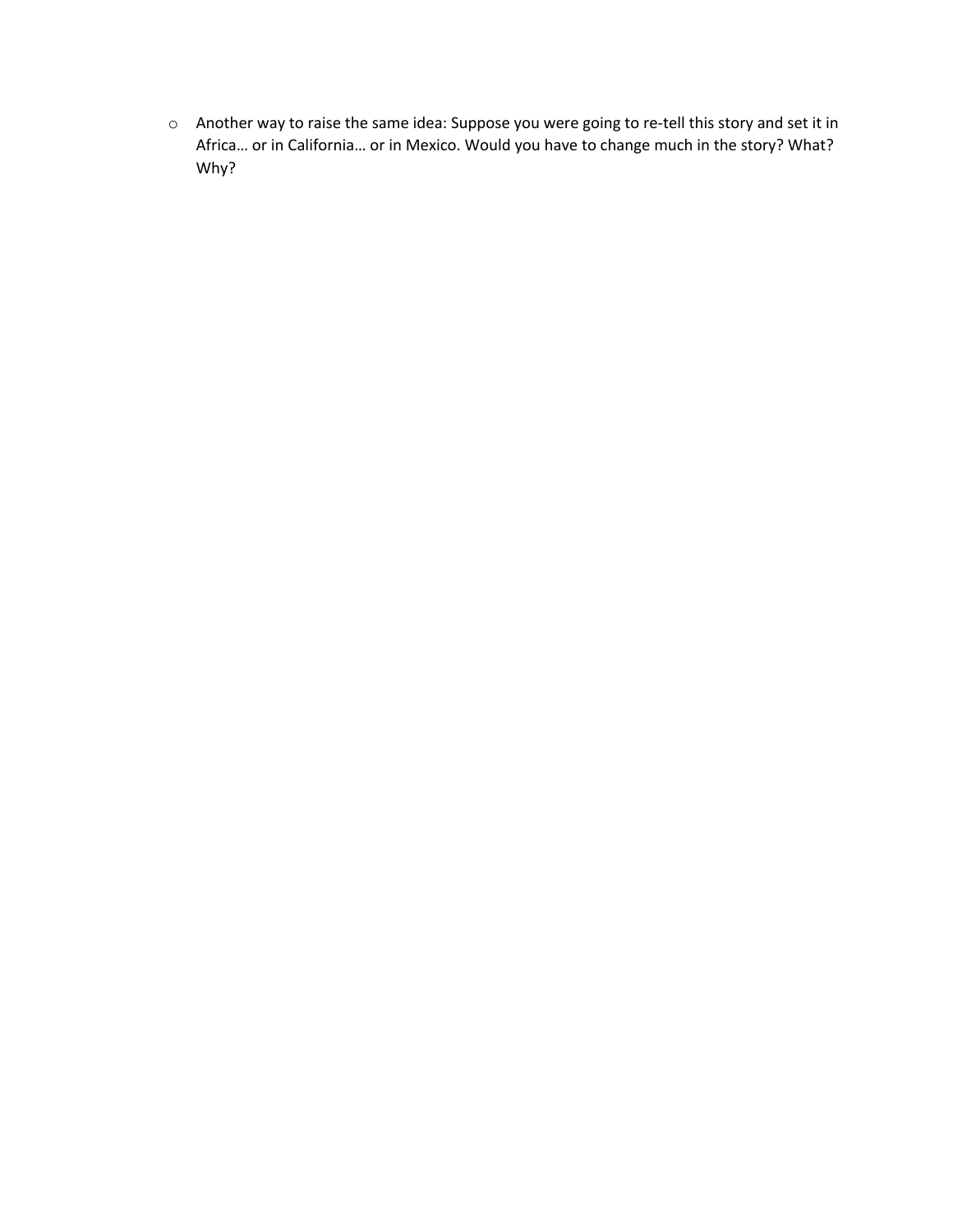## **Session 6: Dreams/Esperanza – "Dare to Dream"**

#### *Going Home/Regresando al Hogar*

- Why does Carlos's mother have two ideas about home? Can you have two homes?
- What are "opportunities"? Why have they caused Carlos's family to move away from La Perla to the United States?
- Do you think Carlos would be happy if his family moved back to Mexico? Why or why not?
- What are some of the differences between La Perla and the United States?
- What makes a place "home"? What would a place have to have or be like in order for you to think of it as "home"?
- It is said that "home is where the heart is". It is also said that "home is wherever you hang your hat." Are either, both, or neither of these true? Why?
- Why do Carlos's parents think of La Perla as their home even though they don't live there? What makes a place one's home?

### *Amazing Grace / Graciela Asombrosa*

- Who is the storyteller in Grace's family? Who is the storyteller in your family? What kinds of stories do that person tell?
- Grace likes to listen to stories from her grandmother's memory, probably family stories. Are family stories told where you live? Do you like to hear stories about your own family? Is it important to hear those kinds of stories? Why or why not? When you have a family, do you think you will tell your grandchildren stories about what life was like when you were a kid? Why or why not? What's one story you would tell?
- Grace certainly has a very good imagination. Who else have you read about who has a very good imagination? Why do you think Grace's imagination is so good? What does she do to help her imagination along? How is your imagination? Do you do anything to help it along?
- The writers of the book give you hints about the stories Grace has been hearing and the stories she's been reading. Can you tell what some of them are from the pictures?
- You've read two stories for today's session about people who have dreams: Fanny and Grace. One gives hers up and the other refuses to. If you were given a choice—you could become someone like Fanny or someone like Grace—which would you choose? Why that one?
- Do you know any grown-ups who had a wonderful dream when they were young and made it come true? Have any of those grown-ups told you about those dreams? Tell us.
- Do you know any grown-ups who had to give up a dream? Have any of those grown-ups told you about those dreams? Tell us.